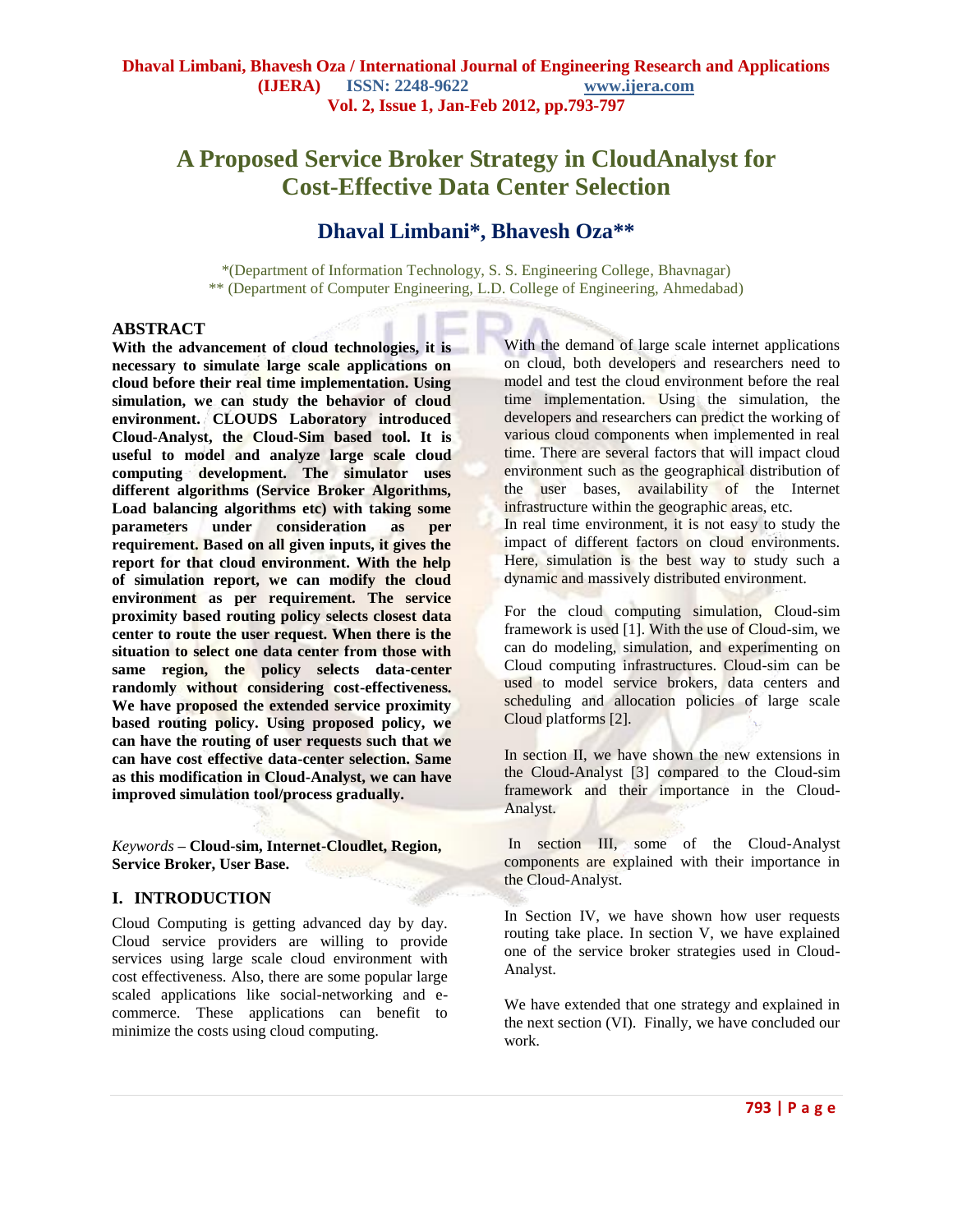# **Dhaval Limbani, Bhavesh Oza / International Journal of Engineering Research and Applications**

**(IJERA) ISSN: 2248-9622 www.ijera.com**

**Vol. 2, Issue 1, Jan-Feb 2012, pp.793-797**

# **II. CLOUDSIM AND CLOUDANALYST** Simulating:

Cloud-Analyst is developed on the top of Cloud-sim and the Cloud-sim is developed on the top of the Grid-sim. Some new extensions are introduced in Cloud-analyst.

#### *Application users*

There is the requirement of autonomous entities to act as traffic generators and behavior needs to be configurable.

#### *Internet*

It is introduced to model the realistically data transmission across Internet with network delays and bandwidth restrictions.

#### *Simulation defined by time period*

In Cloud-sim, the process takes place based on the pre-defined events. Here, in Cloud-Analyst, there is a need to generate events until the set time-period expires.

#### *Service Brokers*

DataCeneterBroker in CloudSim performs VM management in multiple data centers and routing traffic to appropriate data centers. These two main responsibilities were segregated and assigned to DataCenterController and CloudAppServiceBroker in Cloud-Analyst(Fig .1).



 *Figure 1. Segregation of responsibilities.*

*GUI and Ability to save simulations and results:* The user can configure the simulation with high level of details using the GUI. It makes easy to do the simulation experiments and to do it in repeatable manner. Using the GUI introduced here, we can also save the simulation configurations as well as the results in the form of PDF files for future use.

Different activities taking place in Data center as given in Fig.2 are included in Cloud-sim:

Data Center hardware definition: Physical machines composed of processors, storage devices, memory and internal bandwidth

VM specification, VM creation and VM destruction

--------------------------------------

VM Management, different policies (e.g. timeshared and space shared) based allocation of physical hardware resources for the operation of VMs.

The execution of user or requests (here known as Cloudlet) on the VMs

#### *Figure 2. Different activities in Cloudsim/Cloud-Analyst*

Cloud-analyst is implemented including these features.

### **III. SOME COMPONENTS**

#### **REGION**

In the CloudAnalyst 6 'Regions' are there based on the 6 main continents in the World. To have the realisting simplicity for the large scaled testing in Cloud-Analyst [3].

#### **USER BASE**

A User Base models a group of users that is considered as a single unit in the simulation and its main responsibility is to generate traffic for the simulation. A single User Base may represent thousands of users but is configured as a single unit and the traffic generated in simultaneous bursts representative of the size of the user base. The modeler may choose to use a User Base to represent a single user, but ideally a User Base should be used to represent a larger number of users for the efficiency of simulation. [3]

#### **VM LOAD BALANCER**

VM Load balancer is useful to determine which VM should be assigned the requests (Cloudlet) for processing. Three policies are included currently in the Cloud-analyst. [3]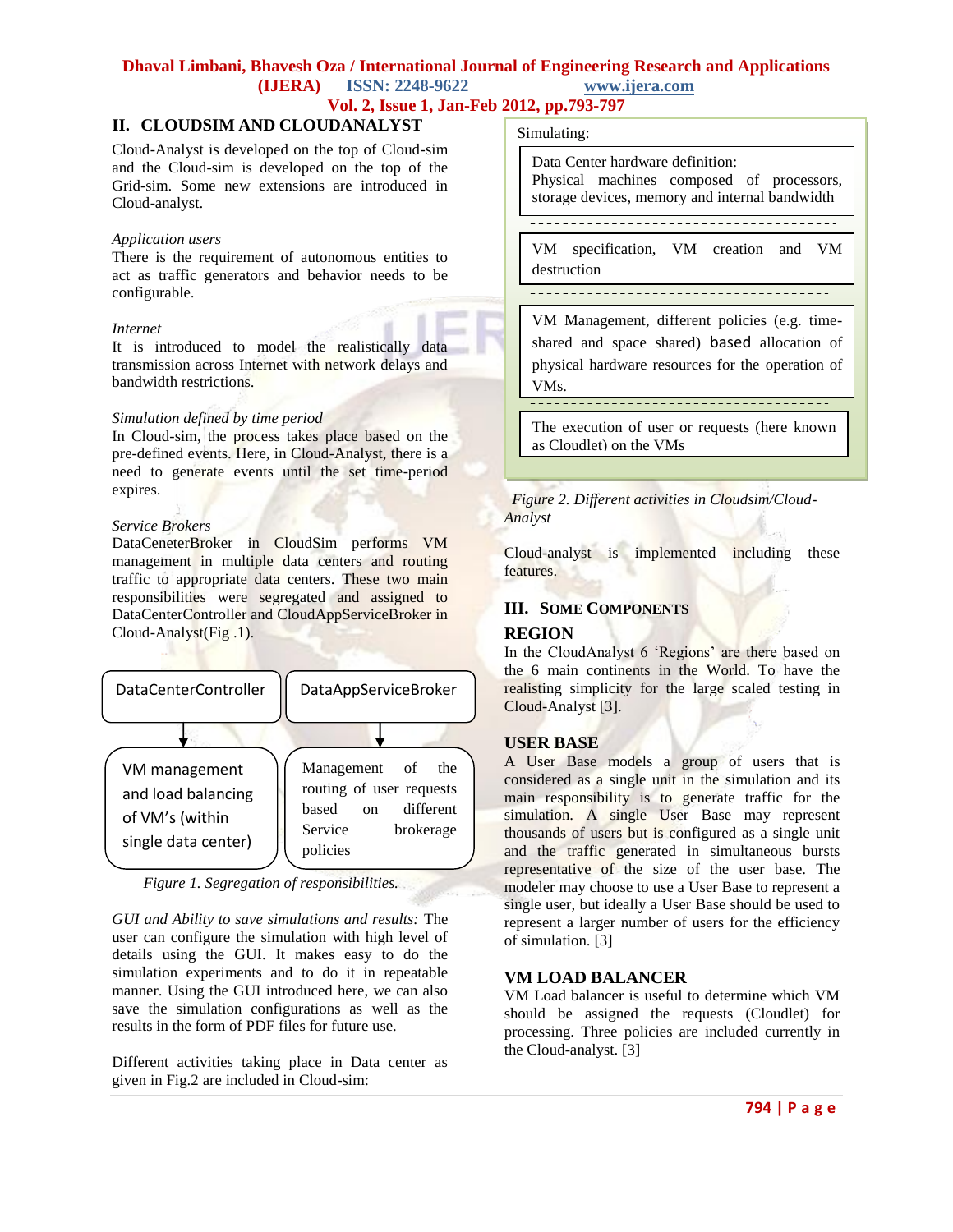#### **Dhaval Limbani, Bhavesh Oza / International Journal of Engineering Research and Applications (IJERA) ISSN: 2248-9622 www.ijera.com Vol. 2, Issue 1, Jan-Feb 2012, pp.793-797**

#### *Round-robin Load Balancer*

This uses a simple round-robin algorithm to allocate VMs

#### *Active Monitoring Load Balancer*

This version load balances the tasks among available VM's

#### *Throttled Load Balancer*

This ensures only a pre-defined number of Internet Cloudlets are allocated to a single VM at any given time. If more request groups are present than the number of available VM"s at a data center, some of the requests will have to be queued until the next VM becomes available.

#### **INTERNETCLOUDLET**

It is a grouping of user requests. The number of requests grouped into a single Internet Cloudlet. This Internet Cloudlet is configurable in Cloud Analyst. The Internet Cloudlet is having information such as the size of a request execution command, size of input and output files, the originator and target application id used for routing by the Internet and the number of requests.

#### **CLOUDAPPLICATIONSERVICEBROKER**

A service broker decides which data center should provide the service to the requests coming from each user base. And thus, service broker controls the traffic routing between User Bases and Data Centers.

Currently, Cloud-Analyst is with three types of service brokers each implementing a different routing policy.

#### *Service Proximity based routing*

Here, the shortest path to the data center from the user base, depended on the network latency is selected and according to that, the service broker routes the traffic to the closest data center with the consideration of transmission latency.

#### *Performance Optimized routing*

In this routing policy, service broker actively monitors the performance of all data centers, and based on that, directs traffic to the data center with best response time

#### *Dynamically reconfiguring router*

This router has one more responsibility of scaling the application deployment depended on the current load it faces. This policy increases and decreases the no.

of virtual machines allocated in the data centers. This will be done taking under consideration the current processing times and best processing time ever achieved.

#### **IV. ROUTING OF USER REQUESTS**

In Cloud-Analyst, how the routing of user request takes place is shown in the figure below including the use of service broker policy and the virtual machine load balancer. [3]





User Base generates an Internet Cloudlet, with the application id for the application it is intended and also includes the name of the User Base itself as the originator for routing back the responses. With the Zero delay, REQUEST is sent to the Internet.On receiving the REQUEST, Internet consults the Service broker for the data center selection. The service broker uses any one of the service broker policy based on the REQUEST information and sends information about selected data center controller to the Internet. Using this information, Internet sends the REQUEST to the Data Center Controller. Now Selected Data Center Controller uses virtual machines load balancer and after processing the requests, sends the RESPONSE to the Internet.

Now Internet will use the "originator" field of the cloudlet information it received earlier and will add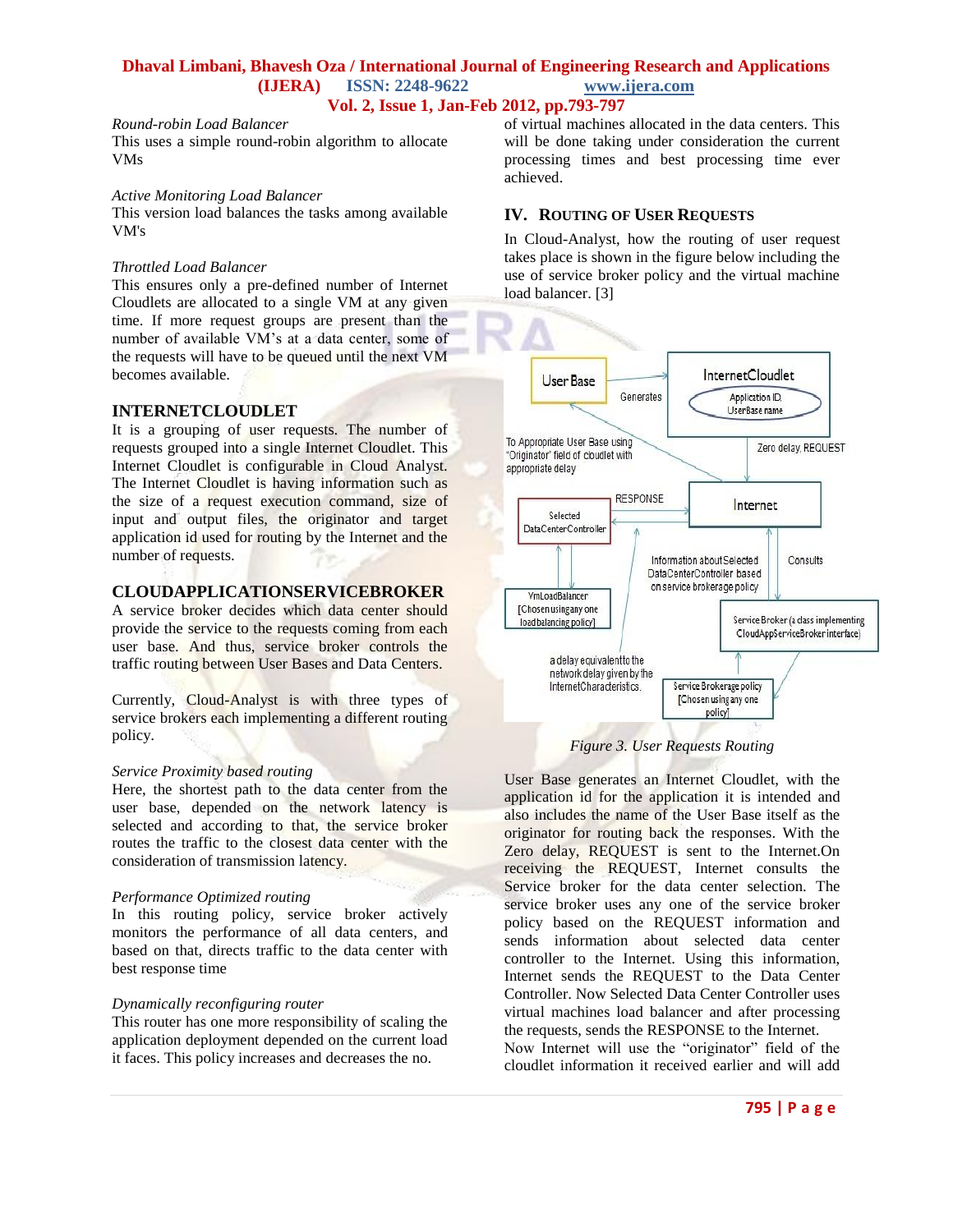#### **Dhaval Limbani, Bhavesh Oza / International Journal of Engineering Research and Applications (IJERA) ISSN: 2248-9622 www.ijera.com Vol. 2, Issue 1, Jan-Feb 2012, pp.793-797**

appropriate network delay with RESPONSE and sends to the User Base.

#### **V. SERVICE PROXIMITY BASED ROUTING**

This routing simply follows the "closest data center" strategy. The strategy is presented below in the figure.



*Figure 4. Proximity Based routing*

#### *How it works?*

As soon as the Internet gets the message from the User Base, it queries to the service proximity service broker. The service broker asks for the region proximity list to the Internet Characteristics based on the region of the User Base.

The region proximity is ordered based on the latency (region with lowest latency first). Based on the information from the Internet Characteristics a data center is picked by the routing policy.

If there are more than one data centers within the same region, it will be selected randomly.

*What is lacking here in the routing policy?*

In this policy, when we look at the last step of the data center selection, there is the random selection of data centers within the same region. Now questions arises are:

*Why to select the data center randomly?*

*What if the non-selected data center is better than selected data center if some parameters are taken under consideration?* Etc.

Some results about cost using this strategy of routing.

*Case: Two Data Centers in Same Region*

Simulation Duration: 24 Hours Application Deployment environment Service Broker Policy: Closest Data Center

|  |  |  | Table 1: Application Deployment Environment |
|--|--|--|---------------------------------------------|
|  |  |  |                                             |

| Data<br>Center  | No. of VM | Memory | Bandwidth |
|-----------------|-----------|--------|-----------|
| DC <sub>1</sub> |           | 512    | 1000      |
| DC <sub>2</sub> | 5         | 512    | 1000      |

| Name | Regio<br>n | Cost per<br>VM \$/hr | Memory<br>Cost \$/s | Data Transfer<br>Cost Cost \$/Gb |
|------|------------|----------------------|---------------------|----------------------------------|
| DC1  |            | 0.01                 | 0.05                | 0.1                              |
| DC2  |            | 0.02                 | 0.05                | 0.1                              |

Table 2: Data Center Configuration

#### Table 3: User Bases

| Name | Regio<br>n | Req. per<br>user per<br>hour | Avg.<br>Peak<br>User | Avg off pick<br>users |
|------|------------|------------------------------|----------------------|-----------------------|
| UB1  |            | 60                           | 400000               | 40000                 |

User Grouping Factor in User Base: 100 Request Grouping Factor: 100 Executable instruction length per request (bytes): 250 Load Balancing Policy across VMs in a Single DC: **Throttled** *Results:*

Table 4: Cost

| Data<br>Center <sup>8</sup> | VM Cost | Transfer   Total \$<br>Data<br>Cost \$ |        |
|-----------------------------|---------|----------------------------------------|--------|
| DC2                         | 24.01   | 477.57                                 | 501.57 |
| DC1                         | 12.00   | 477.69                                 | 489.70 |

Cost

Total Virtual Machine Cost (\$): 36.01 Total Data Transfer Cost (\$): 955.26 Grand Total: (\$) 991.27